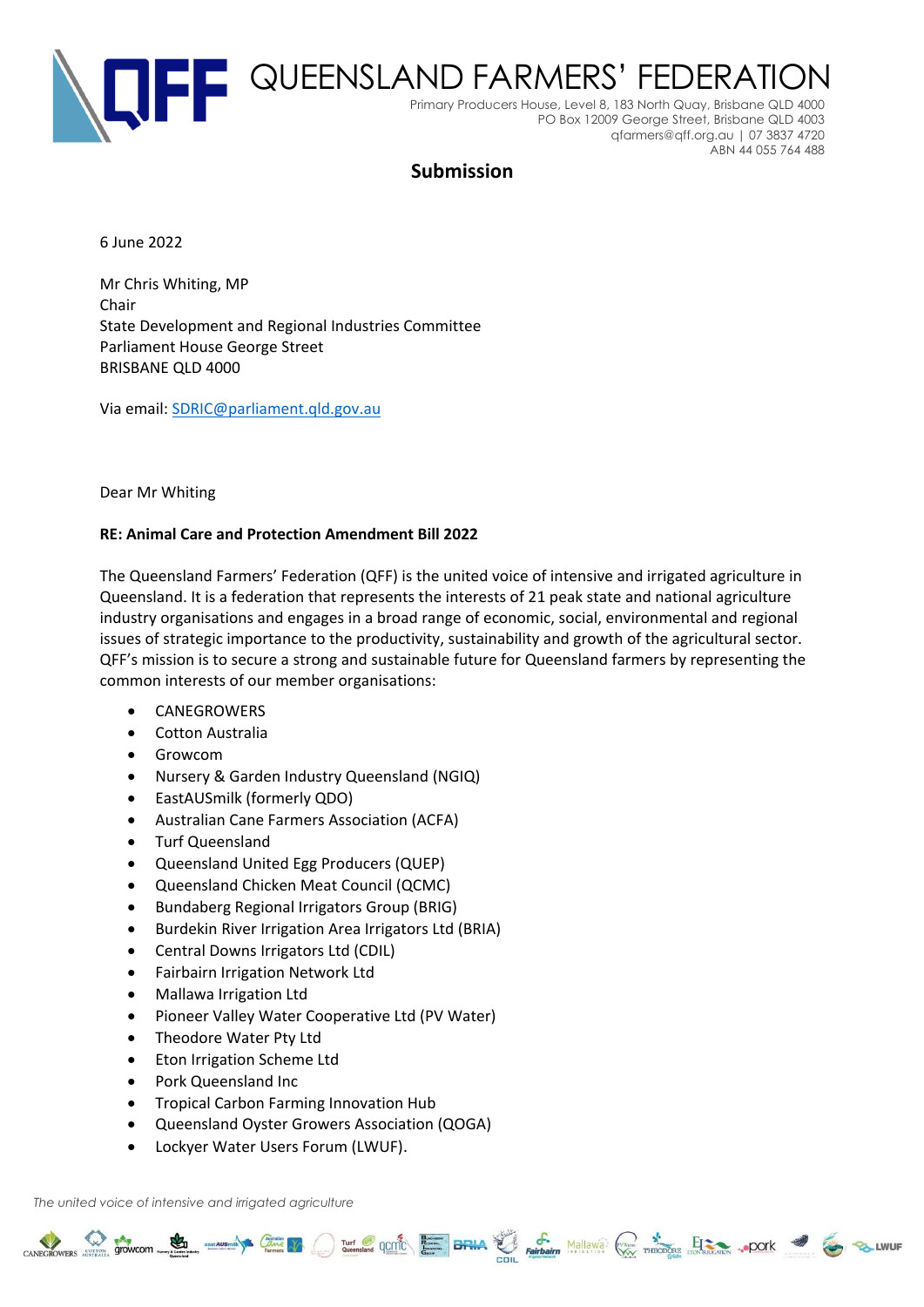

QFF welcomes the opportunity to provide comment on the Animal Care and Protection Amendment Bill 2022. We provide this submission without prejudice to any additional submission from our members or individual farmers.

### **SUBMISSION**

QFF broadly supports the changes and intent of the bill. Of importance is consistency of approach, protection of animals, understanding animal industries, high standards and training where acts of veterinary science are transferred to people without veterinary training. The strengthening of enforcement powers needs to be applied with a consistent and understanding compliance approach.

### **Facilitate the ethical use of animals for scientific purposes while protecting their welfare**

There will be a potential lowering of welfare outcomes if provision is not made to ensure that operators are competent. The Scientific Code requires that operators are competent but leaves the assessment of competency undefined. Investigators must merely "ensure that procedures using animals are performed competently". Also, the requirement that "provisions are made for the education, training and supervision of people nominated on the application, as appropriate" leaves it open to interpretation with no guidance. Ethics committees vary and are not in themselves as assessor of competency. Defining appropriate courses for investigators would standardise and limit the potential for adverse events.

# **Strengthen enforcement powers to address risks to animal welfare by clarifying or prescribing new offences.**

QFF supports strengthening enforcement powers but in applying the new aggravated breach of duty of care provision, is trusting that enforcement and investigations will consider extenuating circumstances and will consider that lower body scores in situations such as drought does not mean that deliberate intent to ration feed supplies in these circumstances is not an offence provided of course that the animals are otherwise healthy.

# **Prohibit inhumane practices, such as the firing or blistering of the legs of dogs or horses, the use of Prong collars and the use of certain poisons on pest animals.**

### QFF supports

## **Create an approved accreditation scheme which will allow a non-veterinarian to perform certain procedures on cattle.**

QFF supports provided standards are high (accuracy and technique) and there are meaningful audits to ensure competency. QFF notes that this will displace veterinarians from some farms which will lead to less veterinarians in rural areas and less surveillance leading to increased biosecurity risk at a time when there are world-wide outbreaks of disease present in Papua New Guinea and Indonesia.

### **Clarify legislation and remove redundant provisions.**

QFF supports